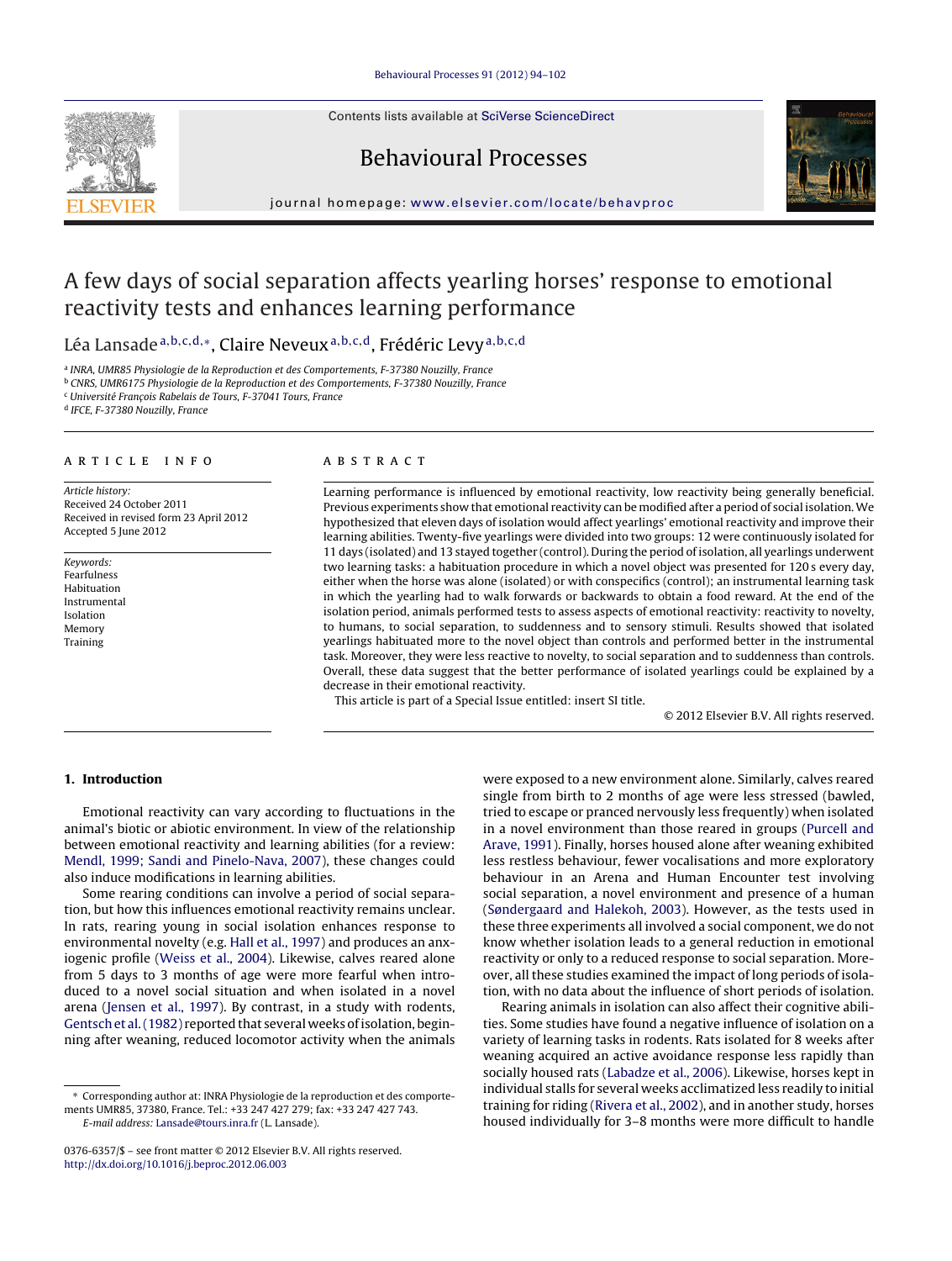and train than horses housed in groups ([Søndergaard](#page-8-0) [and](#page-8-0) [Ladewig,](#page-8-0) [2004\).](#page-8-0) By contrast, other studies have reported that rearing animals for a long period in isolation facilitates learning, for example, a discriminative approach task (rodents: [Harmer](#page-8-0) [and](#page-8-0) [Phillips,](#page-8-0) [1998b\),](#page-8-0) an appetitive Pavlovian conditioning task (rodents: [Harmer](#page-8-0) [and](#page-8-0) [Phillips,](#page-8-0) [1998a\),](#page-8-0) and a maze learning task (rodents: [Wongwitdecha](#page-8-0) [and](#page-8-0) [Marsden,](#page-8-0) [1996;](#page-8-0) calves: [Purcell](#page-8-0) [and](#page-8-0) [Arave,](#page-8-0) [1991\).](#page-8-0) The learning context may partly explain the different results. For instance, in the study of [Purcell](#page-8-0) [and](#page-8-0) [Arave](#page-8-0) [\(1991\),](#page-8-0) the maze learning task was performed in isolation. The authors suggested that the better performance of the isolated calves may have been due to lower separation anxiety rather than an improvement of their learning abilities. The kind of task, and particularly whether or not a human trainer is involved, could also affect the result. In horses, [Rivera](#page-8-0) et [al.](#page-8-0) [\(2002\)](#page-8-0) explained that the unwanted behaviours observed in stalled horses during training could be due to a change in their relationship with humans (positive at first and more negative once training began). Finally, the length of the isolation period may also have an effect, but all the studies cited above examined the impact of long periods of isolation, and little is known about the impact of short periods of isolation.

The influence of emotional reactivity on learning performance has been well documented (for a review: [Mendl,](#page-8-0) [1999;](#page-8-0) [Sandi](#page-8-0) [and](#page-8-0) [Pinelo-Nava,](#page-8-0) [2007\).](#page-8-0) Generally, a high level of fearfulness or anxiety impairs learning performance. In rats, the anxiety trait affects the ability to learn spatial orientation tasks: the most anxious rats showed slower acquisition and poorer memory in the water maze than less anxious animals (e.g. [Herrero](#page-8-0) et [al.,](#page-8-0) [2006\).](#page-8-0) In horses, the most fearful or reactive individuals take longer to learn various tasks, including instrumental conditioning tasks [\(Lindberg](#page-8-0) et [al.,](#page-8-0) [1999;](#page-8-0) [Visser](#page-8-0) et [al.,](#page-8-0) [2003;](#page-8-0) [Lansade](#page-8-0) [and](#page-8-0) [Simon,](#page-8-0) [2010\),](#page-8-0) spatial learning tasks [\(Heird](#page-8-0) et [al.,](#page-8-0) [1986\)](#page-8-0) and discriminative tasks ([Fiske](#page-8-0) [and](#page-8-0) [Potter,](#page-8-0) [1979\).](#page-8-0) This suggests that a period of isolation leading to a reduction in separation anxiety could improve learning performance.

Surprisingly, although some studies on horses have assessed the effect of long periods of social isolation on both emotional reactivity and learning abilities, the influence of short periods of social isolation on both processes is not known, even though horses are frequently exposed to this situation. In the present study, we hypothesized that a few days of isolation would change various aspects of emotional reactivity, such as reactivity to novelty, to suddenness, to humans and to isolation. We also hypothesized that it would modify the ability to learn certain tasks, often used in horse training, such as habituation to a novel object and instrumental conditioning (a forwards–backwards task). We conducted this study with yearlings, because horses are generally housed alone in individual boxes for the first time around this age.

#### **2. Animals, materials and methods**

## 2.1. Animals

The study involved 25 Welsh ponies (average height: 1.08 m), aged 10 months  $\pm$  1 month, reared under identical conditions at INRA Nouzilly (France). From birth to weaning, they lived in the same group with their mare in grass paddocks. They were weaned at 6 months  $\pm$  1 month (complete and definitive separation from the mother). The weanlings were kept together in a large stall and were turned out together in a paddock for 6 h per day. Animals received similar human contact, as required for routine husbandry, for example, feeding when indoors, change of pasture and veterinary care (deworming and vaccinations). During the change of pasture and the veterinary care, all the ponies were accustomed to being haltered.

The animals were randomly allocated to one of two groups matched for sex, age and sire (two stallions): isolated and control. One day before the start of the experiment, the 12 individuals (5 females and 7 males) in the isolated group were housed alone in a familiar  $4 \text{ m} \times 5 \text{ m}$  loose box (in which the horse is free) without any visual or tactile contact with each other. The 13 individuals (5 females and 8 males) in the control group were kept in a familiar  $10 \text{ m} \times 7 \text{ m}$  stall for the duration of the study. The stall size was in line with recommendations for the housing of horses  $[(2 \times \text{height at}]$ withers)2]. The size of the box and the stall differed but allowed the horses in both groups to perform trotting steps, roll and lie on their side. A smaller loose box, corresponding to the area per animal in the stall, would not have allowed these behaviours to occur, which could have introduced a bias in the study. All animals were housed on straw bedding, received concentrated feed (pellets) twice a day and hay once a day. Water was available ad libitum. During the experiment, each horse was turned out for half an hour a day, in its group or individually, in the same 50 m  $\times$  40 m dirt paddock.

The isolation period lasted 11 days, during which animals underwent the procedure of habituation to a novel object and to the forwards–backwards task. On day 11, emotional reactivity tests were performed. The learning tasks and the tests were carried out in different locations at each stage of the experiment. The procedures are described in the following section, and their timelines and locations are shown in [Table](#page-2-0) 1. Two observers (always the same persons) simultaneously recorded the behaviours. All the tests were videotaped. The handlers and the observers were unfamiliar to the animals at the beginning of the experiment. Horses were weighed two days before isolation and at the end of the experiment (day 11) to evaluate a possible influence of treatment.

#### 2.2. Habituation to a novel object

The aim of this procedure was to evaluate whether animals habituate to a novel object more efficiently when they are confronted by it alone (isolated group) or when they are with conspecifics (control group). The same object (a  $90 \text{ cm} \times 40 \text{ cm}$  green plastic bag filled with straw) was used for all phases of the procedure (evaluation before isolation, habituation, and evaluation after habituation).

## 2.2.1. Evaluation of reaction to a novel object before isolation  $(dav -2)$

To check that responses to the novel object used for the habituation procedure did not differ between groups prior to the experiment, animals were subjected to the following protocol two days before isolation. They were all tested alone in the corridor of the barn where they lived, which was converted into a  $14 \text{ m} \times 3 \text{ m}$ test arena [\(Fig.](#page-2-0) 1A).

In the first phase, horses underwent a habituation period during which they were trained to go from a starting line to a zone containing a familiar food bucket, placed 8 m away [\(Fig.](#page-2-0) 1A). The subject was led to this bucket to eat. Once it had eaten some pellets, it was taken back behind the starting line. After that, it was free to return to the bucket on its own. This was repeated four times. In the second phase of evaluation, the novel object was placed 50 cm from the bucket so that the horse had to approach the object in order to eat from the bucket. As in the first phase, the horse was free to return or not to the food bucket. The time the horse spent inside the area with the novel object ( $3 \text{ m} \times 3 \text{ m}$ ) was recorded, up to 120 s.

## 2.2.2. Habituation procedure (day 1 to day 9)

The habituation procedure started the day after the ponies were isolated. Seven learning sessions were conducted with a 2-day break ([Table](#page-2-0) 1). They were performed in the environment where the horses lived during the experiment. Horses in the isolated group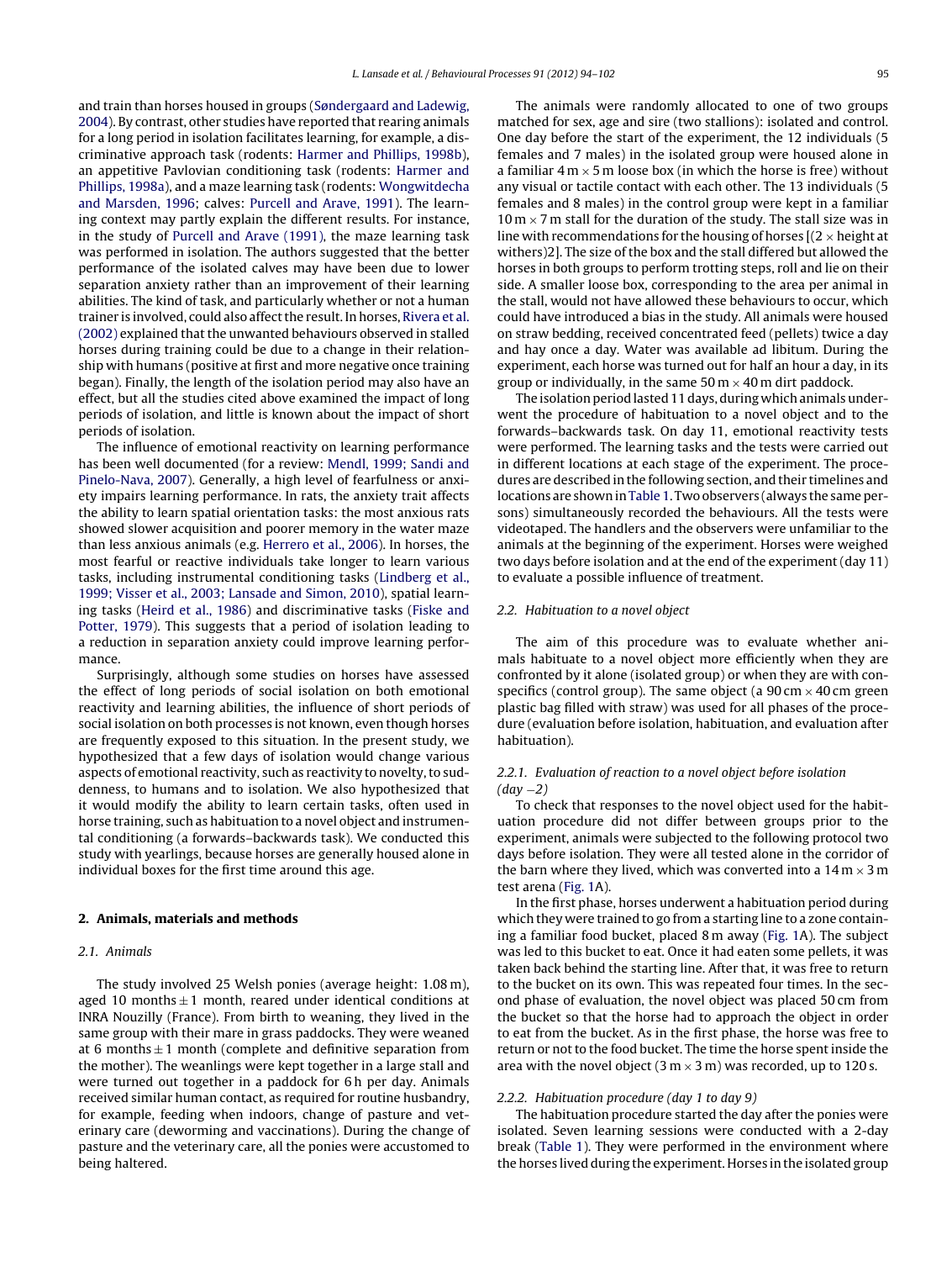<span id="page-2-0"></span>

| <b>Table 1</b>         |  |
|------------------------|--|
| Experimental schedule. |  |

| Horses housed<br>together |       | Isolated lived alone in individual loose boxes / Controls lived together in a large<br>stall |                              |                              |                       |                               |                              |                |    |                              |                  |                         |                    |
|---------------------------|-------|----------------------------------------------------------------------------------------------|------------------------------|------------------------------|-----------------------|-------------------------------|------------------------------|----------------|----|------------------------------|------------------|-------------------------|--------------------|
| $D-2$                     | $D-1$ | D <sub>0</sub>                                                                               | D1                           | D <sub>2</sub>               | D <sub>3</sub>        | D4                            | D5                           | D <sub>6</sub> | D7 | D <sub>8</sub>               | D <sub>9</sub>   | D <sub>10</sub>         | D <sub>11</sub>    |
| Evaluation<br>F/B         |       |                                                                                              | F/B<br>S <sub>1</sub>        | F/B<br>S <sub>2</sub>        | F/B<br>S <sub>3</sub> | F/B<br>S <sub>4</sub>         | F/B<br>S <sub>5</sub>        |                |    | F/B<br>S <sub>6</sub>        | F/B<br>S7        | F/B<br>S <sub>8</sub>   |                    |
| Evaluation<br><b>No</b>   |       |                                                                                              | <b>HNo</b><br>S <sub>1</sub> | <b>HNo</b><br>S <sub>2</sub> | S <sub>3</sub>        | HNo   HNo  <br>S <sub>4</sub> | <b>HNo</b><br>S <sub>5</sub> |                |    | <b>HNo</b><br>S <sub>6</sub> | <b>HNo</b><br>S7 | Evaluation<br><b>No</b> |                    |
|                           |       |                                                                                              |                              |                              |                       |                               |                              |                |    |                              |                  |                         | Reactivity<br>test |

S = learning session; D = day; F/B: forwards–backwards task; HNo: habituation to a novel object.

On day 0, the animals were allocated to one of two treatments: isolated and control. All the tests were performed by all animals, but sometimes in different locations, depending on the group:

( ) Performed in a familiar test arena. ( ) Performed in a novel test arena.

 $\overline{a}$ ) Performed in their own individual loose box (isolated group) or in their own stall with the group (control group).

were tested alone in their individual loose boxes. Those in the control group were tested together and simultaneously in their large stall, so each one was observed in a group. The loose boxes and stall were permanently equipped with eating troughs, with one trough per horse. Animals ate their food in these troughs every morning and evening from the start of the experiment.

From day 1, the objects used during the evaluation phase (the green plastic bags filled with straw) were placed 50 cm from each animal's trough for 120 s at feeding time every evening. For the control group, the objects (one per horse) were placed simultaneously in the stall. The animals had to approach the object in order to reach their food. In each session, the time taken to eat from the feed bucket for the first time was recorded.

During the third session, an isolated horse caught its hoof in the object and panicked. Thereafter this horse refused to approach the object and was therefore excluded from analyses of sessions 3–7.

# 2.2.3. Evaluation of reaction to the object after the habituation procedure (day 10)

To evaluate the efficacy of these seven habituation sessions, all the horses were tested individually on day 10 under the same conditions, with the same object, in the same arena (Fig. 1A), and following exactly the same procedure as the one used for the pre-isolation evaluation. The time spent in the area close to the object was recorded.

## 2.3. Forwards–backwards task

## 2.3.1. Evaluation of response to the commands used during the task, before isolation (day  $-2$ )

Two days before isolation, the animals' response to the commands used during the learning procedure was evaluated to check whether there was any difference between the two groups (Table 1). Horses were tested in the corridor that was used to evaluate the reaction to the novel object (Fig. 1B). The experimenter stood still for 2 s on the left of the horse, holding it with a leading rein while an observer stood motionless in front of it at one end of the corridor. Horses were asked to walk forwards or backwards in response to visual, vocal and tactile commands. There were two trials (one forward and one backward walking). Seven levels of command were defined, from a visual signal (level 0) to a helper pushing the pony as hard as possible (level 6; see [Table](#page-3-0) 2). The trial began with a command that was a visual sign made by the observer with his arm (level 0; [Table](#page-3-0) 2). If the horse responded successfully, i.e. took two steps forwards or backwards, the trial ended. If not, the



**Fig. 1.** Familiar test arena used for the novel object test (A) and for the forwards–backwards test (B).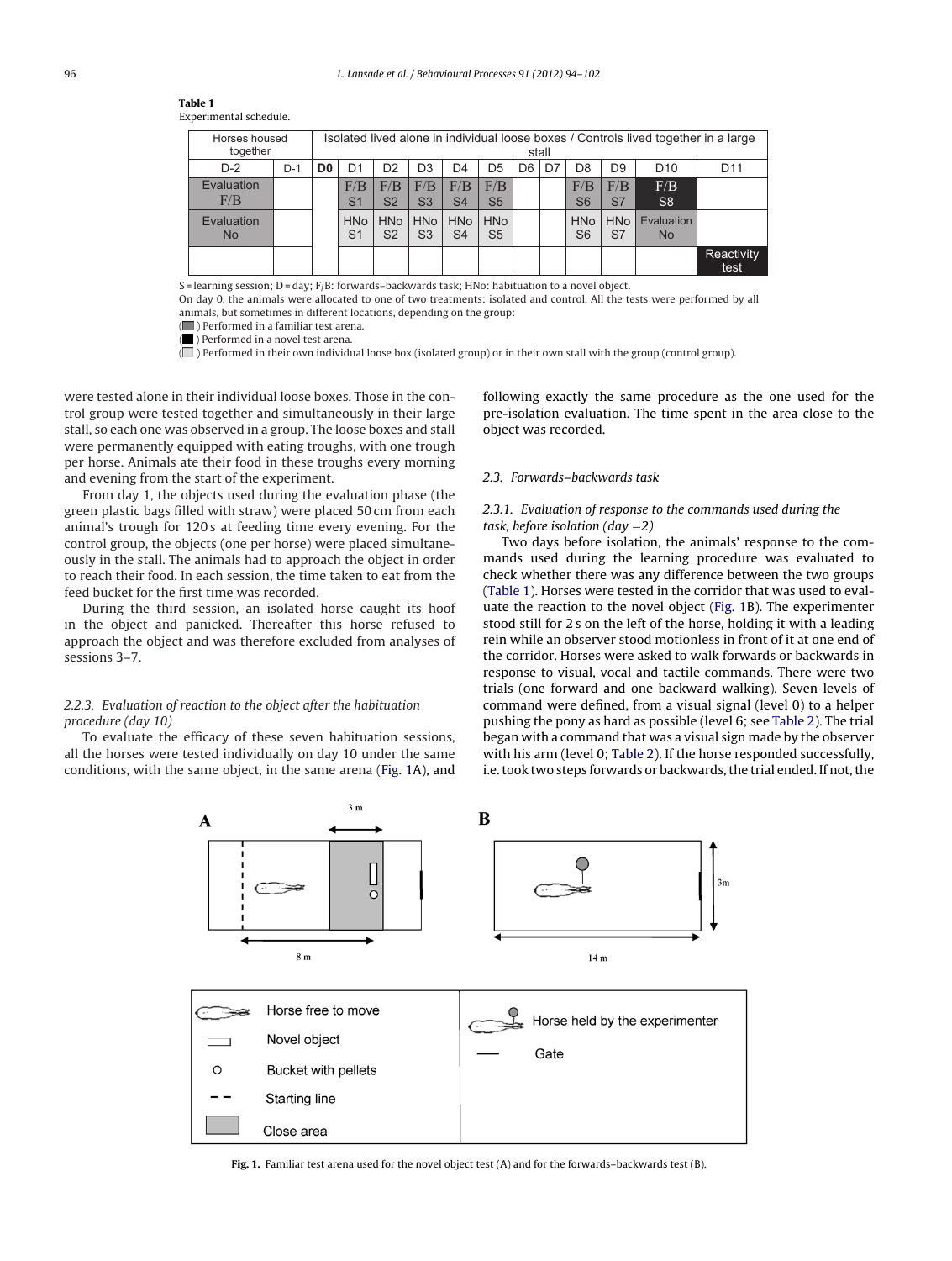<span id="page-3-0"></span>

| Table 2                                                 |
|---------------------------------------------------------|
| Levels of command used for the forwards-backwards task. |

|                  | Level of command | Walk forward                                                                                                              | Walk backward                                                                                       |
|------------------|------------------|---------------------------------------------------------------------------------------------------------------------------|-----------------------------------------------------------------------------------------------------|
| Excellent levels | Level 0          | The observer moved his arm up from a horizontal to a<br>vertical position                                                 | The observer moved his arm down from a horizontal to a<br>downward position along his side          |
|                  | Level 1          | The handler said "walk"                                                                                                   | The handler said "back"                                                                             |
|                  | Level 2          | The handler said "walk" and walked one step forward<br>without increasing the tension on the leading rein                 | The handler said "back" and pivoted his body in order to<br>face the pony                           |
|                  | Level 3          | The handler said "walk" and exerted a slight pressure on<br>the leading rein                                              | The handler said "back" and placed his hand on the pony's<br>chest                                  |
|                  | Level 4          | The handler said "walk", stretched his arm and pull on the<br>leading rein                                                | The handler said "back" and pushed the pony's chest<br>gently with his arm                          |
|                  | Level 5          | The handler said "walk" and pull strongly on the leading<br>rein using his body weight                                    | The handler said "back" and pushed on the pony's chest<br>with his body weight                      |
|                  | Level 6          | The handler said "walk" and pull the leading rein as hard as<br>possible while one of the observers push the hindquarters | The handler said "back" and pushed the chest as hard as<br>possible, helped by one of the observers |

level of command was increased every 2 s until the pony responded correctly. We recorded the level of command at which each horse responded, as shown in Table 2.

## 2.3.2. Learning procedure (day 1 to day 9)

The learning procedure started the day after isolation and consisted of seven learning sessions [\(Table](#page-2-0) 1). The procedure was similar to the one described above, but a handful of pellets was given to the pony when it responded correctly (walking at least two steps forwards or backwards). Each session consisted of 16 trials comprised randomly of eight forwards walking and eight backwards walking. The intensity level (0–6) at which the horse responded was recorded for the 16 trials. Levels 0–2 were defined as excellent. We recorded the number of excellent levels performed in each session. The number of horses in each group that responded at least twice at level 0 during any session was also recorded. We chose this criterion because more than 95% of horses responded at least once at level 0 during a session, and thus the variability between individuals for this parameter was insufficient for statistical analysis. The inter-trial interval was 20 s, and behaviours were recorded during this time (number of neighs, defecations, looking at the observer, and walking backwards spontaneously).

#### 2.3.3. Session performed in a novel arena (day 10)

Session 8 was performed in a novel arena  $(8.10 \text{ m} \times 2.70 \text{ m})$  to determine how the horses responded to the learning procedures under the stressful condition induced by novelty.

#### 2.4. Emotional reactivity tests

Eleven days after isolation, reactivity tests developed by [Lansade](#page-8-0) et [al.](#page-8-0) [\(2003,](#page-8-0) [2008a,b,c\)](#page-8-0) and [Lansade](#page-8-0) [and](#page-8-0) [Bouissou](#page-8-0) [\(2008\)](#page-8-0) were used to assess aspects of emotional reactivity: reactivity to novelty, to humans, to isolation, to suddenness, and to sensory stimuli.

All the tests were carried out in an 8.10 m  $\times$  2.70 m arena [\(Fig.](#page-4-0) 2). Two observers were hidden behind a dark window. An audience horse was tied up outside the arena, visible to the tested individual, to avoid social isolation interfering with the other characteristics under study. This audience horse was chosen for its calmness. Behavioural tests were carried out in the same order for a total period of approximately 30 min per horse. The behaviours observed during these tests were those that have been found to be reliable indicators of horses' reactivity based on their stability over time and across situations [\(Lansade](#page-8-0) et [al.,](#page-8-0) [2003,](#page-8-0) [2008a,b,c;](#page-8-0) [Lansade](#page-8-0) [and](#page-8-0) [Bouissou,](#page-8-0) [2008\).](#page-8-0) Details of the relevant behaviours are given for each test procedure. In addition, we recorded the frequency of neighing throughout the tests.

## 2.4.1. Novel environment test

To determine reactivity to a novel environment, the horse was led to a test arena in an unfamiliar building. The time taken to cover the distance from the entrance of the building to the arena gate (14 m) was recorded. The horse was then left in the arena for 300 s and the frequency of defecations was recorded.

#### 2.4.2. Sound test

This test involved the emission of a brief sound (fundamental frequency: 1000 Hz, maximal frequency: 1000 Hz, intensity: 70 db, duration: 1.5 s) when the horse was totally motionless, with its head lowered towards the floor. The response was coded in binary form: no reaction (absolutely no movement) or reaction (ears, head or body turned towards the sound transmitter).

#### 2.4.3. Passive human test

To characterize reactivity to humans, an unfamiliar experimenter (always the same person) entered the arena and stayed motionless beside a wall for 180 s ([Fig.](#page-4-0) 2). The frequency of sniffing or nibbling the person was recorded.

#### 2.4.4. Tactile sensitivity test

To measure reactivity to tactile stimuli, von Frey filaments of various strengths were applied to the base of the horses' withers (von Frey filaments, Stoelting, IL, USA). These filaments consist of a hard plastic body connected to a nylon thread and are calibrated to exert a specific force on the skin, ranging from 0.008 g to 300 g. They were applied perpendicular to the animal's skin for 1 s, until the nylon filament started to bend. Trembling of the platisma muscle was recorded as a measure of tactile sensitivity. In the first phase of the test, which was carried out after the passive human test, a 0.008 g filament was applied to the right side of the horse, followed 60 s later by a 300 g filament to the left. In the second phase, after the novel area test, a 0.02 g filament was applied to the horse's right side and a 1 g filament to its left.

#### 2.4.5. Social isolation test

To characterize reactivity to isolation, the audience horse was removed from sight and sound of the tested horse for 90 s. The frequency of neighing was recorded. In order to measure locomotor activity, we divided the test pen into six sectors of equal size [\(Fig.](#page-4-0) 2) and recorded the number of sectors crossed and the frequency of trotting steps.

## 2.4.6. Novel area test

For this test, which characterizes reactivity to novelty, the floor of the novel arena was divided into three  $2.7 \text{ m} \times 2.7 \text{ m}$  zones: a departure zone, an intermediate zone and an arrival zone ([Fig.](#page-4-0) 2). The arrival zone contained a familiar bucket containing pellets.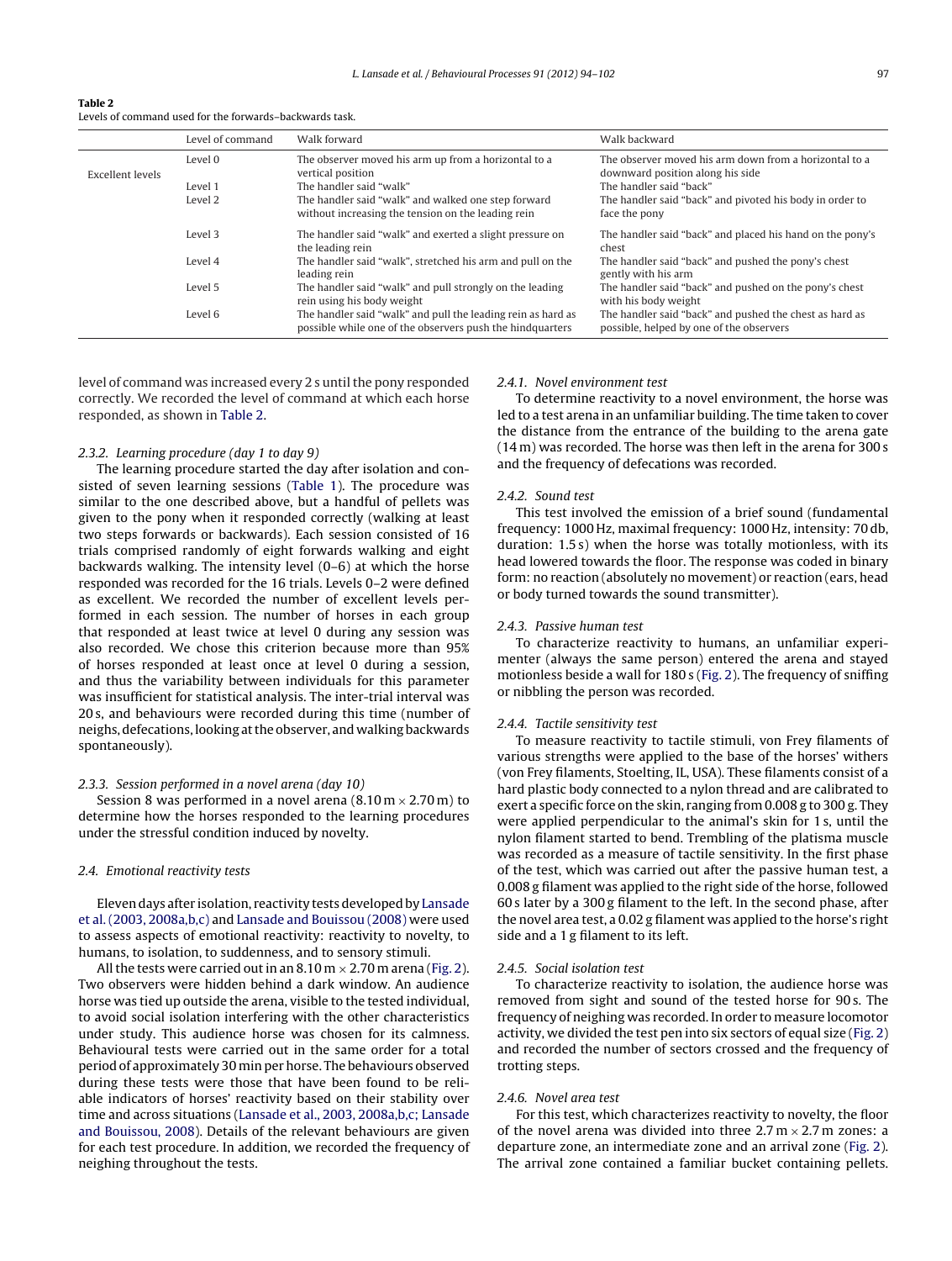<span id="page-4-0"></span>

**Fig. 2.** Layout for the emotional reactivity tests in the novel arena.

Immediately prior to the test, each horse underwent a habituation phase during which an experimenter led it by the halter to the departure zone and released it so that it was free to go to the arrival zone to eat. This was repeated three times. For the test itself, a pink carpet (2 m  $\times$  2.7 m) was placed in the intermediate zone. As during the habituation phase, the experimenter released the horse in the departure zone and recorded the time it took to put one hoof on the carpet. If the horse did not cross the area within 180 s, the test was terminated and a time of 181 s was assigned.

#### 2.4.7. Suddenness test

In this test, which characterizes reactivity to suddenness, the experimenter shook a black umbrella in front of the animal while it was eating. A bucket of pellets was placed near the entrance (Fig. 2). After the animal had had its head in the bucket for 3 s, the experimenter opened the umbrella. The time taken to return to the bucket was recorded, up to 180 s. However, because many horses did not return within that time, we analysed the proportion of horses in each group that went back within the 180 s.

## 2.4.8. Locomotor activity

The test pen was divided into six sectors of equal size (Fig. 2). An observer recorded in real time the number of sectors crossed by the horse during the novel environment test, the passive human test and the social isolation test.

From day 1 to day 11, when the experimenter took a control horse out of the stable for testing, he had contact with all the control horses. To balance the time spent with a human between groups, the experimenter walked around each loose box of the isolated group before taking out a control horse.

#### 2.5. Statistical analyses

The data were analysed with XLStats software (Addinsoft Software, Paris, France). The parameters are presented at the end of each section describing the learning and testing procedures. We checked the distribution of the data using the Lilliefors test. As almost none of the parameters were normally distributed, we decided to use non-parametric tests. Wilcoxon tests were used for within-group comparisons, and a Mann–Whitney test and a Ztest for between-group comparisons. To avoid analysing too many parameters, the behaviours measured during the inter-trial interval of the forwards–backwards task were pooled across all the sessions (number of neighs, defecations, looking at the observer, and walking backwards spontaneously). Two-tailed tests were used. Pvalues smaller than or equal to 0.05 were considered significant, and values between 0.05 and 0.10 as a trend.

## 2.6. Ethical note

Experiments were conducted under licence from the French Ministry of Agriculture (no. 37-125). All the tests in this study were non-invasive. Box and stall sizes complied with recommendations for the housing of horses. After the experiments, the female ponies were kept at INRA for breeding and the males were sold for riding activities.

# **3. Results**

#### 3.1. Horse weight

The horses' weight did not differ between groups, either before (mean  $\pm$  standard deviation: controls: 176  $\pm$  39; isolated: 201  $\pm$  33) or after isolation (controls:  $178 \pm 41$ ; isolated:  $204 \pm 32$ ).

#### 3.2. Learning tasks

#### 3.2.1. Habituation to a novel object

Before the experimental phase (day −2), the time spent in the area close to the novel object did not differ significantly between groups.

During the habituation procedure, horses in both groups went to the feed bucket close to the novel object significantly faster during session 7 than session 1 (Wilcoxon test: controls:  $Z = -3.059$ , P < 0.001; isolated: Z = −3.059, P < 0.001). During sessions 1, 2 and 7, the control horses took significantly longer to access food close to the novel object than the isolated animals, and during sessions 4 and 5 this difference showed a trend (Mann–Whitney test: S1:  $U = 39.5$ ,  $P = 0.02$ ; S2:  $U = 43$ ,  $P = 0.05$ ; S3:  $U = 68$ , NS; S4:  $U = 41$ ,  $P = 0.07$ ; S5: U = 41.5, P = 0.08; S6: U = 48.5, NS; S7: U = 37.5, P = 0.04; [Fig.](#page-5-0) 3).

When the reaction to the novel object was evaluated individually in the same test arena (on day −2 and day 10), horses in both groups spent significantly longer in the area close to the object after than before the learning procedure (Wilcoxon test: controls:  $Z = -2.93$ ,  $P = 0.01$ ; isolated:  $Z = -3.06$ ,  $P < 0.001$ ). On day 10, post-habituation evaluation revealed that the control horses spent significantly less time than the isolated animals in the area close to the object (Mann-Whitney test:  $U = 30.5$ ,  $P = 0.008$ ; [Fig.](#page-5-0) 4).

#### 3.2.2. Forwards–backwards learning task

Before the experimental phase (day −2), there was no difference between groups in the level of the command at which the horses responded.

Horses in both groups achieved significantly more excellent levels during session 7 than session 1 (Wilcoxon test: controls:  $Z = -3.18$ ,  $P = 0.002$ ; isolated:  $Z = -3.06$ ,  $P = 0.002$ ).

From sessions 1 to 5, the sum of excellent levels for the forwards/backwards learning task did not significantly differ between groups ([Fig.](#page-5-0) 5). However, differences appeared from session 6, with the control horses achieving significantly fewer excellent levels than the isolated animals (Mann–Whitney test:  $S6$ :  $U = 36$ ,  $P = 0.004$ ; S7:  $U = 36$ ,  $P = 0.004$ ). Moreover, the proportion of horses that responded at least twice at level 0 during a session tended to be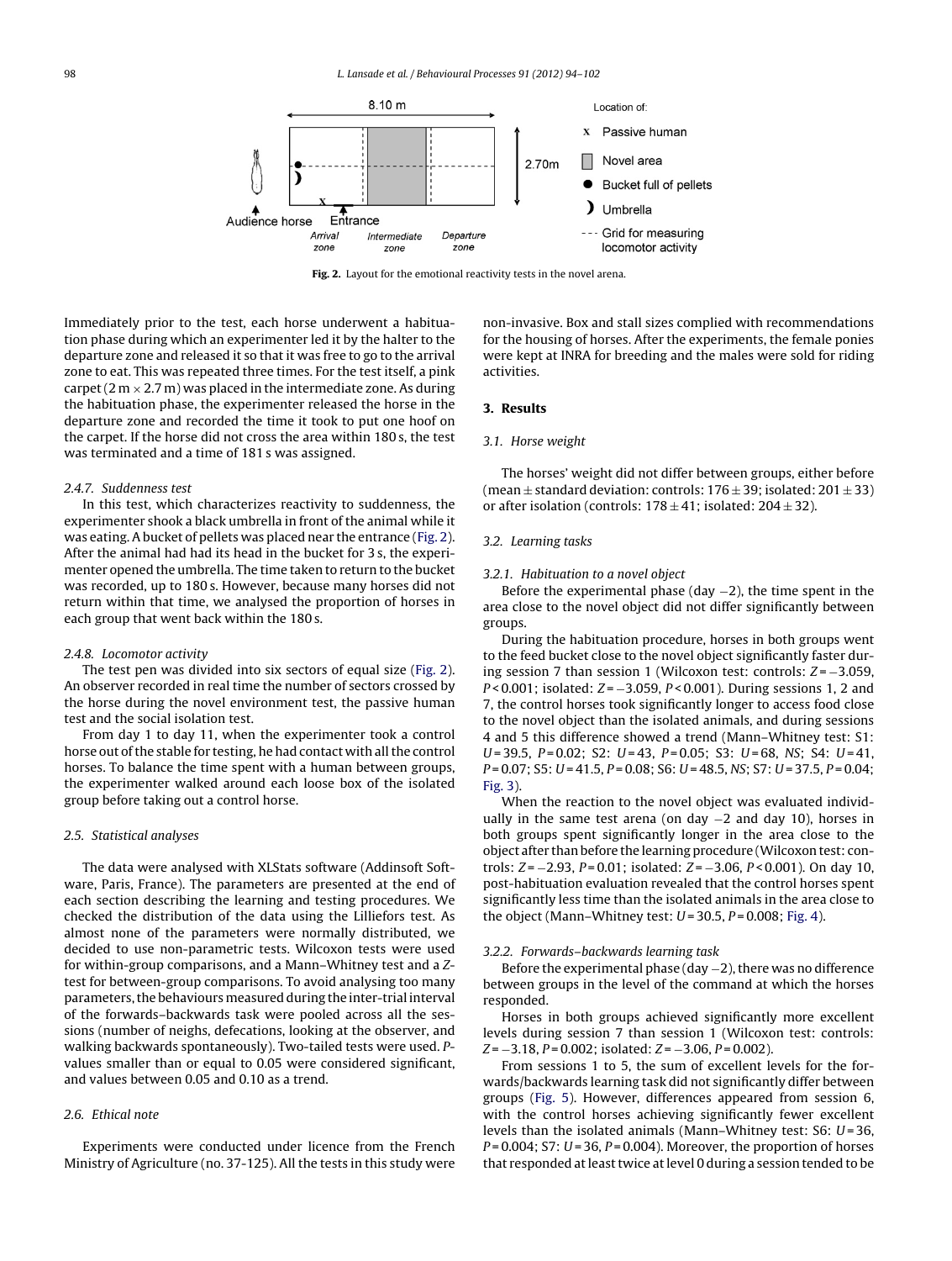<span id="page-5-0"></span>

Fig. 3. Habituation to a novel object: median time taken to eat for the first time close to the object by horses with conspecifics (C group) and by isolated horses (I group) during seven habituation sessions. Sessions 1 and 2: controls, N=13; isolated, N=12; Sessions 3-7: controls, N=13, isolated: N=11. \*P ≤ 0.05; Mann-Whitney test.



**Fig. 4.** Reaction to a novel object assessed on day 10 after seven habituation sessions: median time spent in the area close to the novel object by horses with conspecifics (C group) and by isolated horses (I group).  $*P \leq 0.01$ ; Mann–Whitney test.

lower in the control group than in the isolated group (controls: 2 out of 13; isolated: 6 out of 12; Z test:  $Z = -1.85$ ,  $P = 0.06$ ). In addition, the control horses tended to neigh and defecate more frequently than the isolated animals during all the sessions (Mann–Whitney test:  $U = 108.5$ ,  $P = 0.09$  and  $U = 110.5$ ,  $P = 0.07$  respectively).

When horses were put in a novel arena on day 10, control horses tended to perform with significantly fewer excellent levels than isolated animals (Mann–Whitney test: S8:  $U = 46$ ,  $P = 0.08$ ; Fig. 5).

#### 3.3. Emotional reactivity tests

#### 3.3.1. Novel environment test

The controls took significantly longer than the isolated horses to enter the novel arena and they defecated significantly more in this arena (Mann-Whitney test:  $U = 139, P < 0.001$ , [Fig.](#page-6-0) 6A;  $U = 36.5$ ,  $P = 0.01$ , [Fig.](#page-6-0) 6B respectively). The frequency of neighs did not significantly differ between groups.

#### 3.3.2. Sound test

Significantly more horses reacted to sound in the control group than in the isolated group (controls: 11 out of 13; isolated: 5 out of 12; proportion Z test:  $Z = 2.23$ ,  $P = 0.02$ ). No horses neighed during this short test.

## 3.3.3. Passive human test

The frequency of sniffing and nibbling the person and the frequency of neighs did not significantly differ between groups.

#### 3.3.4. Tactile sensitivity test

The number of times the horses responded to the von Frey filaments did not significantly differ between groups. No horses neighed during this short test.

#### 3.3.5. Social isolation test

The control horses neighed and trotted significantly more frequently than isolated animals when they were separated from the audience horse (Mann–Whitney test:  $U = 35$ ;  $P = 0.01$ , [Fig.](#page-6-0) 6C;  $U = 36$ ,  $P = 0.01$ , [Fig.](#page-6-0) 6D, respectively). They also crossed significantly more sectors than the isolated animals ( $U = 36$ ,  $P = 0.02$ , [Fig.](#page-6-0) 6E).



**Fig. 5.** Forwards–backwards task: median number of excellent levels (levels 0 + 1 + 2) performed during eight sessions by horses with conspecifics (C group) and by isolated horses (I group).  $^{**}P \leq 0.01$ ; Mann-Whitney test.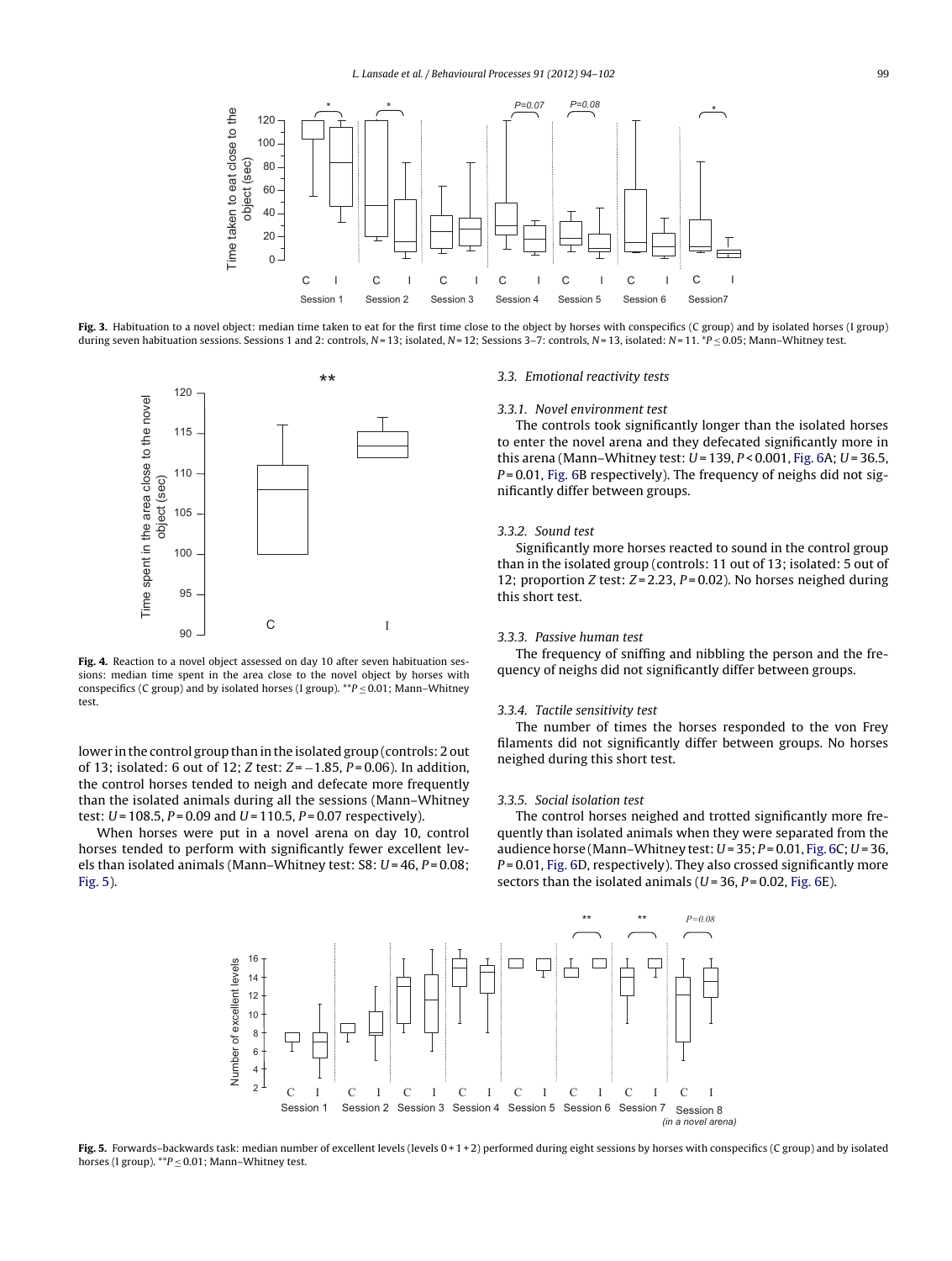<span id="page-6-0"></span>

**Fig. 6.** Emotional reactivity of horses with conspecifics (C group) and of isolated horses (I group). Median (A) time to enter the novel environment; (B) number of defecations in the novel environment; (C) number of neighs in social isolation; (D) number of trotting steps in social isolation; (E) number of sectors crossed in social isolation. \*P  $\leq$  0.05;  $*p \leq 0.01$ ;  $**p \leq 0.001$ ; Mann–Whitney test.

#### 3.3.6. Novel area test

The time taken by the horse to put one hoof on the carpet did not significantly differ between groups. There was no significant difference in the frequency of neighs.

#### 3.3.7. Suddenness test

The proportion of horses that went back to the feed bucket after the surprise effect tended to be lower in the control group than in the isolated group (controls: 8 out of 13; isolated: 11 out of 12; proportion Z test:  $Z = -1.76$ ,  $P = 0.07$ ). No horses neighed during this test.

## 3.3.8. Locomotor activity

The number of sectors crossed by the horses during the reactivity tests did not significantly differ between groups.

## **4. Discussion**

This is the first study to characterize the effects of a short isolation period on emotional reactivity and learning performance in yearlings, and two main results were obtained. We found that 11 days of isolation decreased emotional reactivity, as assessed by reactivity to separation, sound, suddenness and novelty, while learning performance improved, as evaluated by habituation to a novel object and by a forwards–backwards task.

# 4.1. A short period of isolation reduces emotional reactivity

Isolated horses reacted less than control horses in four out of seven tests measuring emotional reactivity: the novel environment test, the sound test, the social isolation test and the suddenness test. During the novel environment test, isolated horses entered the arena more quickly and defecated less frequently than controls. During the sound test, fewer isolated horses reacted than controls. During the isolation test, they neighed and trotted less frequently and crossed fewer sectors than the control horses. Finally, they tended to be less disturbed by the suddenness effect, more horses in the isolated group returning to the feed bucket after the umbrella had been shaken than in the control group.

Our results are in line with previous experiments describing a decrease in emotional reactivity after a period of isolation. For instance, in rodents, [Gentsch](#page-8-0) et [al.](#page-8-0) [\(1982\)](#page-8-0) reported that isolation reduced emotional response to a novel situation. In ungulates, [Purcell](#page-8-0) [and](#page-8-0) [Arave](#page-8-0) [\(1991\)](#page-8-0) also found that calves reared alone were less stressed in a novel environment than those reared in a group. In horses, it has already been reported that single-housed horses display less restless behaviour, fewer vocalisations and more explorative behaviours in the Arena and Human Encounter test [\(Søndergaard](#page-8-0) [and](#page-8-0) [Halekoh,](#page-8-0) [2003;](#page-8-0) [Søndergaard](#page-8-0) [and](#page-8-0) [Ladewig,](#page-8-0) [2004\).](#page-8-0) Nevertheless, whether the effects obtained in the present study are as strong and long-lasting as those obtained after long-term social deprivation remains to be tested.

The lower reactivity of isolated horses in the social isolation test could first be related to the fact that they were used to being separated from their conspecifics. This lower reactivity to social separation could also explain the reduced reaction in the novel environment, sound and surprise tests. However, these tests were carried out in the presence of an audience animal, which would have limited the separation effect, even if we cannot be sure that individuals in the two groups perceived it in the same way.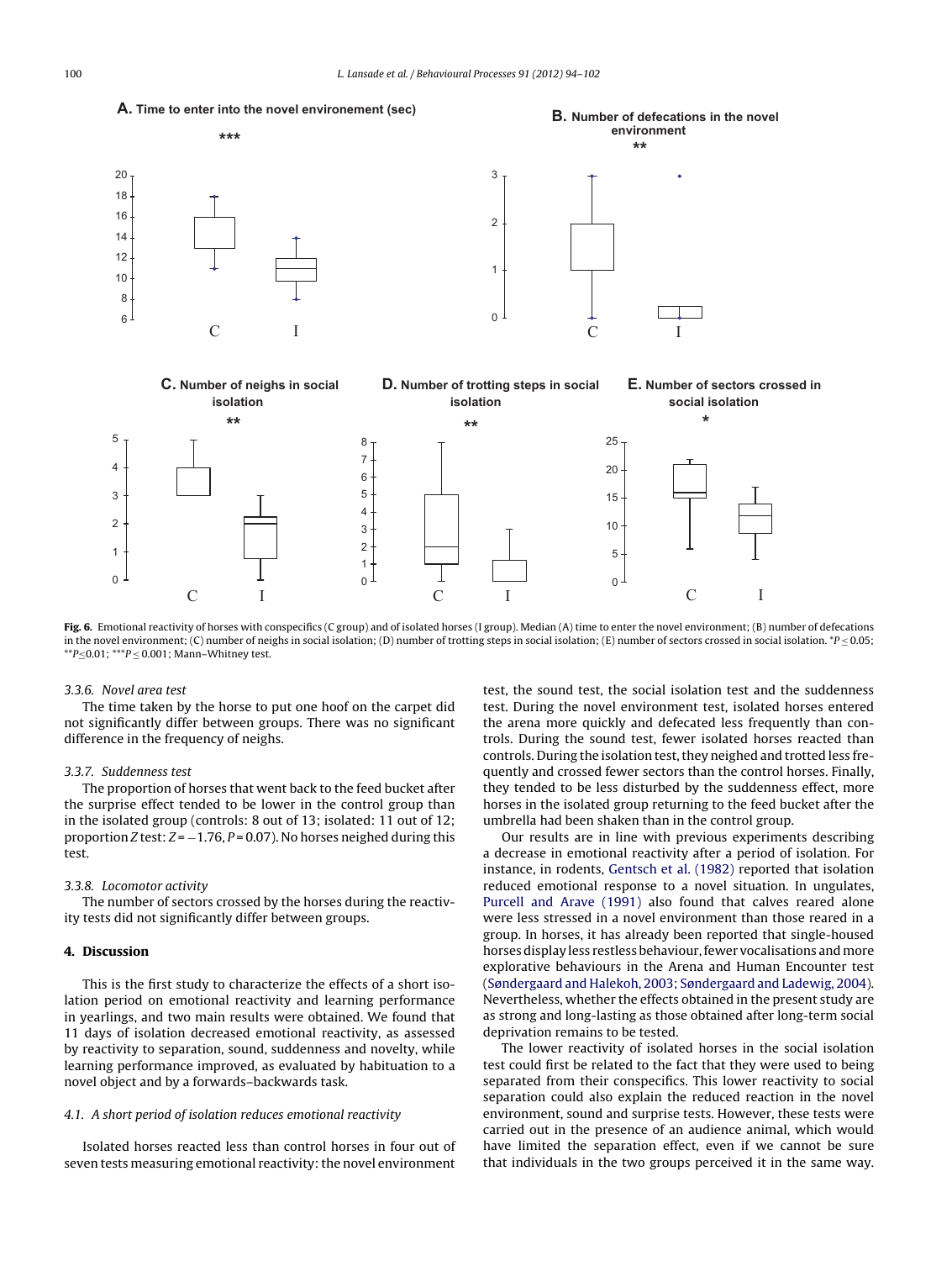Moreover, the controls did not neigh significantly more frequently than isolated horses during these tests, indicating that the differences were not only due to a reaction to separation. We therefore believe that differences between isolated and control horses are not just the consequence of lower reactivity to isolation, but also of lower reactivity to non-social stimulation, such as novelty and suddenness.

Secondly, the lower reactivity of isolated horses could also be due to apathy or learned helplessness, induced by the stress of isolation, as reported in several species reared alone (e.g. prairie voles: [Grippo](#page-8-0) et [al.,](#page-8-0) [2007\).](#page-8-0) However, the duration of the isolation period in the present experiment was shorter than those used in the studies reporting this type of phenomenon. Moreover, other behavioural parameters such as locomotor activity, sensory sensitivity and body weight were not affected by these 11 days of isolation, suggesting that isolated horses were not in a depressive-like state. However, further physiological measures, together with hedonism measures and cognitive bias tests ([Mendl](#page-8-0) et [al.,](#page-8-0) [2009\),](#page-8-0) are required to examine this issue further.

The most likely explanation for the reduced emotional reactivity of isolated horses is that isolation renders the individual less fearful. This decrease in fearfulness may be due to the fact that isolated animals are no longer under the influence of the group and habituate more efficiently to the stimuli of their environment. This hypothesis is supported by the results obtained during habituation to a novel object. In this test, horses from the isolated group were alone when exposed to the novel object, whereas horses from the control group were with their conspecifics. During five out of seven habituation sessions, horses in the isolated group took less time getting to their food which was close to the novel object than control horses did, and they spent more time near this object after the habituation procedure (on day 10). It is possible that horses living in a group perceive the stress of their conspecifics, which increases their own level of stress. A contagion of fear within groups has been described in ravens who approached a novel object faster when tested alone than when they were with a conspecific [\(Stöewe](#page-8-0) et [al.,](#page-8-0) [2006\).](#page-8-0) In cattle, the state of stress can be perceived through olfactory cues contained in the urine of conspecifics, and can consequently become contagious ([Boissy](#page-8-0) et [al.,](#page-8-0) [1998\).](#page-8-0)

On the other hand, contradictory studies have reported that the presence of conspecifics could also encourage exploration of the environment through a social facilitation process (for reviews: [Nicol,](#page-8-0) [1995,](#page-8-0) [2006\)](#page-8-0) and inhibit stress responses through social buffering (for a review: [Boissy,](#page-8-0) [1998\).](#page-8-0) In fact, both processes (contagion of fear or facilitation process) are probably dependent on the social status and gender of individuals in the group and particularly of the demonstrators (for a review of the gender effect: [Choleris](#page-8-0) [and](#page-8-0) [Kavaliers,](#page-8-0) [1999\).](#page-8-0) In our experiment, the animals were yearlings, and the group effect may have been different in a group comprising animals of different ages.

## 4.2. A short period of isolation improves learning

The second aim of this study was to determine the effect of isolation on learning performance. In addition to greater habituation to a novel stimulus, isolation improved learning in the forwards–backwards task. In sessions 6 and 7, isolated horses achieved more excellent levels of performance than control horses, and this difference tended to be maintained during session 8, carried out under stressful conditions in a novel arena. They also tended to respond more frequently to a visual cue (level 0) than controls.

The better performance of isolated horses could be due to the effect of isolation on reactivity. As explained above, isolated horses had become less fearful and gregarious than the controls by the end of the experiment. They also neighed and defecated significantly less frequently during learning sessions, suggesting that they were less disturbed. According to [Lansade](#page-8-0) [and](#page-8-0) [Simon](#page-8-0) [\(2010\),](#page-8-0) less fearful horses perform this learning task better than more fearful animals. Thus, the better performance of isolated horses may be a consequence of the effect of isolation on reactivity. The positive influence of a low level of emotional reactivity or fearfulness on learning performance has been established in various species (e.g. passive avoidance in Japanese quail chicks: [Richard](#page-8-0) et [al.,](#page-8-0) [2000;](#page-8-0) active avoidance and spatial learning in rats: [Brush](#page-8-0) et [al.,](#page-8-0) [1985;](#page-8-0) [Herrero](#page-8-0) et [al.,](#page-8-0) [2006;](#page-8-0) and in working dogs: [Svartberg,](#page-8-0) [2002\),](#page-8-0) including horses (instrumental conditioning tasks: [Lindberg](#page-8-0) et [al.,](#page-8-0) [1999;](#page-8-0) [Visser](#page-8-0) et [al.,](#page-8-0) [2003;](#page-8-0) spatial learning tasks: [Heird](#page-8-0) et [al.,](#page-8-0) [1986;](#page-8-0) discriminative tasks: [Fiske](#page-8-0) [and](#page-8-0) [Potter,](#page-8-0) [1979\).](#page-8-0) However, [Lansade](#page-8-0) [and](#page-8-0) [Simon](#page-8-0) [\(2010\)](#page-8-0) found that less fearful horses performed better in the backwards–forwards task, but less well in an active avoidance task involving negative reinforcement. Thus, it is possible that isolation has a different influence on other types of learning.

Moreover, the first time horses are socially isolated could be considered as a period of reorganization associated with stress. According to [Bateson](#page-8-0) [\(1979\),](#page-8-0) this could result in animals being particularly sensitive to their environment. This specific sensitivity could make isolated animals more attentive to certain cues, and in particular to the commands given by the observer or handler. It is also consistent with findings that animals are susceptible to handling during the days following weaning (cattle: [Boivin](#page-8-0) et [al.,](#page-8-0) [1992;](#page-8-0) goats: [Boivin](#page-8-0) [and](#page-8-0) [Braastad,](#page-8-0) [1996;](#page-8-0) horses: [Lansade](#page-8-0) et [al.,](#page-8-0) [2004\),](#page-8-0) which is also a period of behavioural reorganization associated with stress and particular sensitivity to external stimuli.

For practical purposes, the period when yearlings are housed in individual loose boxes (e.g. after a sale, deworming, or when pasture is unavailable) can be an appropriate time to handle them, to teach them instrumental learning tasks and habituate them to new stimuli. This short period of isolation can reduce the anxiety associated with subsequent training, by habituating the horse to being away from conspecifics, and may improve welfare in the long term, but also the safety of handlers or riders. This could be particularly relevant for animals that are highly reactive and thus more likely to be slaughtered if no solution is found. However, maintaining horses in individual boxes for a long time is not recommended, because it can lead to restriction of the natural behavioural repertoire, to aggressive or stereotypic behaviour, and to impaired welfare (e.g. [Christensen](#page-8-0) et [al.,](#page-8-0) [2002;](#page-8-0) [Heleski](#page-8-0) et [al.,](#page-8-0) [2002;](#page-8-0) [Kiley-Worthington,](#page-8-0) [1990\).](#page-8-0) Thus, it is very important to establish the optimum duration of isolation needed to enhance subsequent training.

## **5. Conclusions**

Our study shows for the first time that a short isolation period has a beneficial effect on emotional reactivity and learning abilities. In particular, isolation appears to make horses less fearful, thereby improving their ability to learn, which has relevance for horse training. However, further experiments are required to understand how isolation influences horses' responses and learning abilities and to determine whether these effects are long-term. It would also be interesting to extend these results to groups of horses of various ages, and to determine whether isolation is beneficial for other types of learning.

#### **Acknowledgments**

This experiment was funded by the French National Stud (les Haras nationaux). The authors are grateful to Guy Duchamp, Fabrice Reigner (INRA Nouzilly, France) and his staff for allowing the use